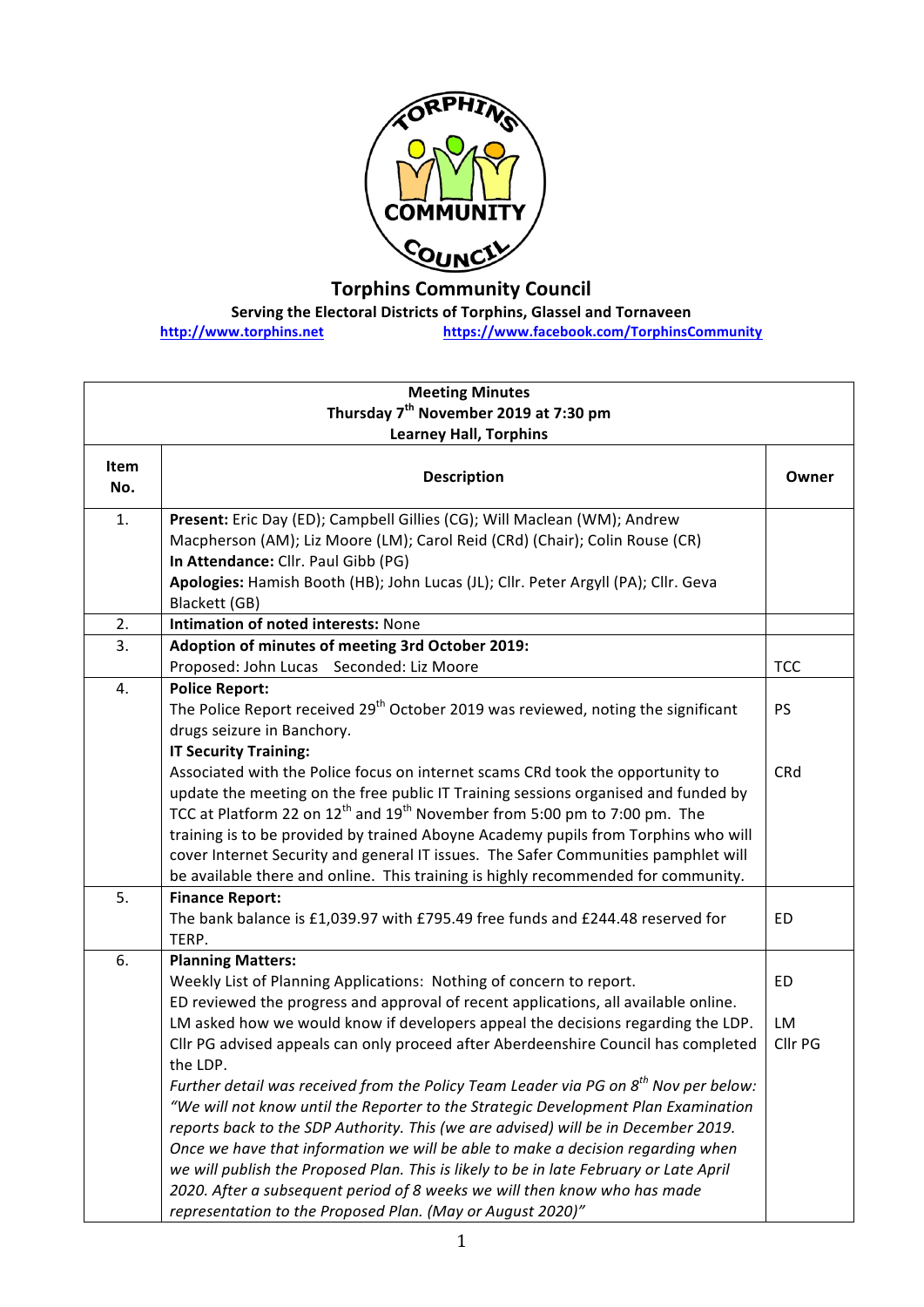| Item<br>No. | <b>Description</b>                                                                                                                                                                                                                                                                                                                    | Owner    |
|-------------|---------------------------------------------------------------------------------------------------------------------------------------------------------------------------------------------------------------------------------------------------------------------------------------------------------------------------------------|----------|
| 7.          | <b>Open Actions:</b>                                                                                                                                                                                                                                                                                                                  |          |
|             | 7.1. New Member:                                                                                                                                                                                                                                                                                                                      |          |
|             | The Rev. Holly Smith was co-opted to serve on Torphins Community Council,<br>proposed by LM and seconded by AM, and unopposed. TCC is delighted to welcome<br>Holly as a new member, who has keenly attended our meetings since coming to the<br>village, and can now join following completion of the three month waiting period for | Rev. HS  |
|             | residents not on the electoral role.                                                                                                                                                                                                                                                                                                  |          |
|             | 7.2. Retirement from Chair and appointment of new Chair:                                                                                                                                                                                                                                                                              |          |
|             | The current Chairman, John Lucas, has intimated his desire to retire from the role                                                                                                                                                                                                                                                    |          |
|             | while remaining a member. ED proposed Andrew Macpherson as the new Chairman                                                                                                                                                                                                                                                           |          |
|             | and LM seconded. Andrew accepted and was duly elected unopposed. All members                                                                                                                                                                                                                                                          | AM       |
|             | welcomed Andrew to the role, and as a recent young addition to TCC we all<br>expressed our strong support for Andrew in the role.                                                                                                                                                                                                     |          |
|             | The retirement of John Lucas from the Chair, as previously intimated, was duly                                                                                                                                                                                                                                                        | JL       |
|             | accepted with immediate effect. John's dedicated contribution and guidance as<br>Chairman since January 2016 is greatly appreciated.                                                                                                                                                                                                  |          |
|             | 7.3. Roads:                                                                                                                                                                                                                                                                                                                           |          |
|             | <b>Campfield Safety Measures:</b>                                                                                                                                                                                                                                                                                                     |          |
|             | TCC is disappointed to be advised by CG that vans have been seen<br>$\circ$                                                                                                                                                                                                                                                           | CG       |
|             | parking on the north verge to the east of Campfield Filling Station which                                                                                                                                                                                                                                                             |          |
|             | was closed and repaired relatively recently. This needs to stop. Cllr. PG                                                                                                                                                                                                                                                             | Cllr. PG |
|             | has requested Roads to install additional bollards to close the gaps that                                                                                                                                                                                                                                                             |          |
|             | have been abused in this unsafe practice of van drivers.                                                                                                                                                                                                                                                                              |          |
|             | Cllr PA has now met on site at Campfield with the Roads Strategy<br>$\circ$                                                                                                                                                                                                                                                           | Cllr PA  |
|             | Manager to explain the risks and proposals. The proposal for the                                                                                                                                                                                                                                                                      |          |
|             | extension west of the speed limit and other ideas will be discussed with                                                                                                                                                                                                                                                              |          |
|             | colleagues in Road Safety, Road Policy, and Roads Engineering.<br>Proposed new 40 mph speed limit on St Marnan Road from 30 mph limit to<br>$\bullet$                                                                                                                                                                                 | Cllr PA  |
|             | bridge north of Learney Avenue:                                                                                                                                                                                                                                                                                                       |          |
|             | Cllr PA also met the Roads Strategy Manager at this location to demonstrate the                                                                                                                                                                                                                                                       |          |
|             | risks and concern. The issue of northbound traffic speeding up as they approach                                                                                                                                                                                                                                                       |          |
|             | the "end of speed limit signs" on the crest of the hill was accepted. This                                                                                                                                                                                                                                                            |          |
|             | suggests moving the signs north would reduce the problem. The proposal and                                                                                                                                                                                                                                                            |          |
|             | other signage ideas will be discussed and developed and Police consulted etc.                                                                                                                                                                                                                                                         |          |
|             | Pavement area at entrance to Torphins Health Centre:<br>$\bullet$                                                                                                                                                                                                                                                                     | Cllr PG  |
|             | Only 2 metres from the edge of the road is on the list of public roads. Anything                                                                                                                                                                                                                                                      |          |
|             | behind this line would be NHS. Despite the condition there are no plans or                                                                                                                                                                                                                                                            |          |
|             | budget to upgrade. Should the NHS decide to upgrade their parking and                                                                                                                                                                                                                                                                 |          |
|             | entrance area then the Council may, budgets and priorities permitting, be                                                                                                                                                                                                                                                             |          |
|             | prepared to work with NHS on a joint project. For 2020 budget Cllr PG will ask                                                                                                                                                                                                                                                        |          |
|             | for this to be included however it may only make the reserve list as best.<br>Potholes on Grampian Terrace and Innermarkie Wynd:<br>$\bullet$                                                                                                                                                                                         | Cllr PG  |
|             | We confirmed the potholes on Innermarkie Wynd have been reported on the                                                                                                                                                                                                                                                               |          |
|             | Council website. Cllr PG will send a reminder to Roads.                                                                                                                                                                                                                                                                               |          |
|             | 7.4. Community Action Plan:                                                                                                                                                                                                                                                                                                           |          |
|             | The sub committee meeting with Nick Mardall of MAP has been delayed to 19 <sup>th</sup>                                                                                                                                                                                                                                               | SubComm  |
|             | November. The Survey Monkey to gather community data will close on 15 <sup>th</sup>                                                                                                                                                                                                                                                   |          |
|             | November. 56 responses have been received and more will be much appreciated.                                                                                                                                                                                                                                                          |          |
|             | The high input of young people is particularly welcome.                                                                                                                                                                                                                                                                               |          |
|             | Suggested capital projects identified by the community and TCC for future                                                                                                                                                                                                                                                             |          |
|             | Developer Obligation payments will be assembled and submitted for TCC approval                                                                                                                                                                                                                                                        |          |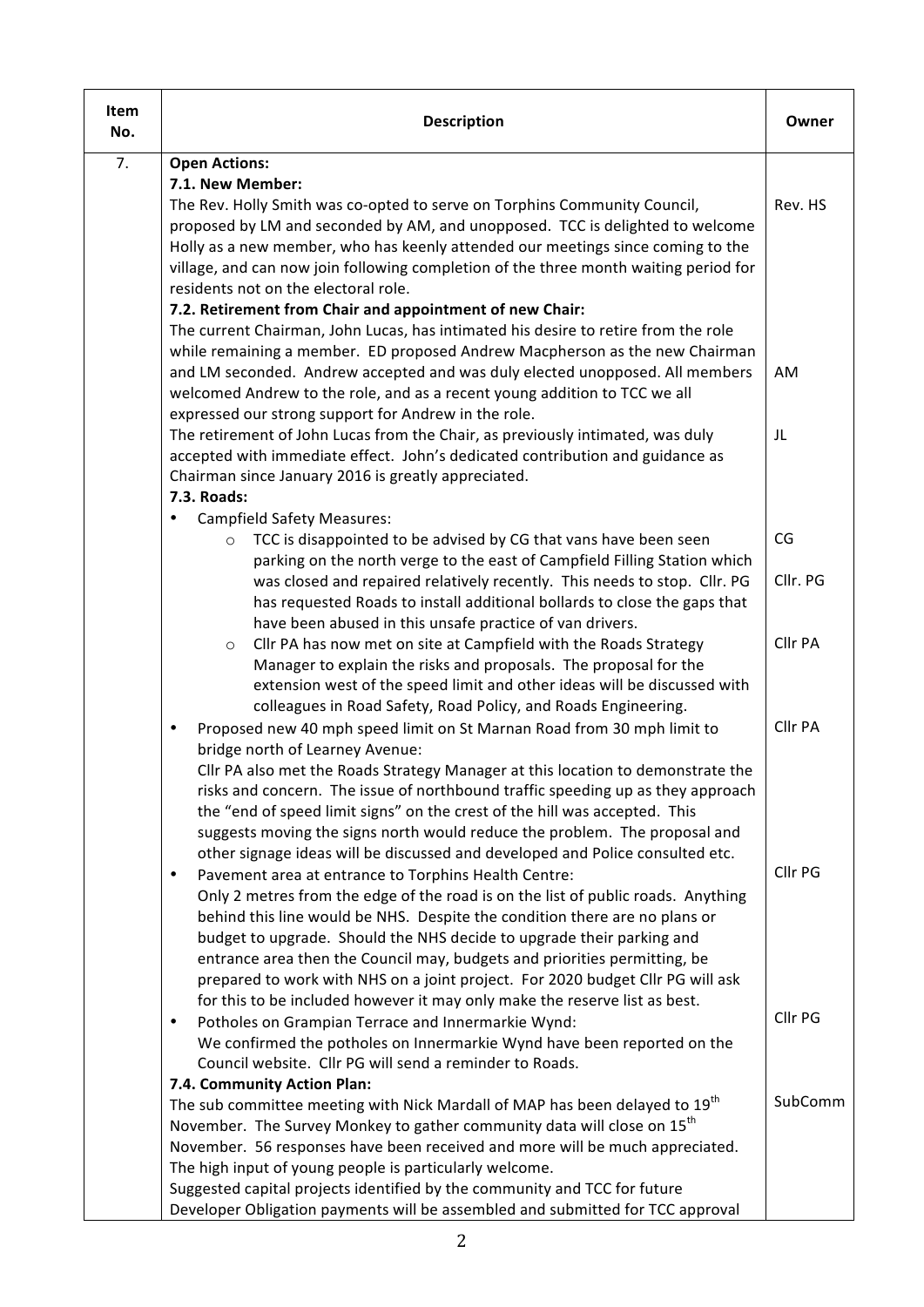| Item<br>No. | <b>Description</b>                                                                                                                                                                  | Owner           |
|-------------|-------------------------------------------------------------------------------------------------------------------------------------------------------------------------------------|-----------------|
| 7.          | <b>Open Actions (Continued):</b>                                                                                                                                                    |                 |
|             | 7.4. Community Action Plan (Continued):                                                                                                                                             |                 |
|             | and inclusion in the CAP. Secretary to invite Adam Sime, Senior Developer                                                                                                           | <b>WM</b>       |
|             | Obligation Planner, to our February 2020 meeting to enable Adam to fully explain                                                                                                    |                 |
|             | the process to TCC and for TCC to submit the proposals.                                                                                                                             |                 |
|             | 7.5. Village Welcome Pack:                                                                                                                                                          |                 |
|             | TCC thanks Eleanor Day for her voluntary effort to develop the latest draft of the                                                                                                  | ED              |
|             | Village Welcome Pack. The final review will be completed by 9 <sup>th</sup> November, with                                                                                          |                 |
|             | printing to be organised and funded by TCC.<br>7.6. Sale of Schoolhouse:                                                                                                            | ED              |
|             | New reports were received from the Councillors. The approach to sale continues to                                                                                                   |                 |
|             | be evaluated to achieve an acceptable offer, since sale of the property is important                                                                                                | Cllr PA         |
|             | to relieve the Council of the ongoing annual holding costs.                                                                                                                         | Cllr. PG        |
|             | 7.7. Learney Hall Curtains:                                                                                                                                                         |                 |
|             | Having reviewed the quotations for repair of the curtains the Council has now                                                                                                       |                 |
|             | determined it will be more effective to replace! The Head of Service will look into                                                                                                 | Cllr PA         |
|             | the ongoing matter. The completion of this item would be very welcome, having                                                                                                       |                 |
|             | been on the monthly agenda with Aberdeenshire since May 2018, and having first                                                                                                      |                 |
|             | been raised as an issue by TCC in 2014.                                                                                                                                             |                 |
|             | 7.8. Weeds at Learney Hall:                                                                                                                                                         |                 |
|             | Live Life Aberdeenshire are now responsible for hall areas and are seeking a quote                                                                                                  |                 |
|             | from Landscape Services to deal with the weeds. Cllr PG still awaiting an update.                                                                                                   | Cllr PG         |
|             | 7.9. Footpath South of Waulkmill Bridge:                                                                                                                                            |                 |
|             | Cllr PA confirmed Environmental Planning are investigating.                                                                                                                         |                 |
|             | 7.10. Former Railway Line at Wester Beltie:                                                                                                                                         | Cllr PA         |
|             | Cllr PA confirmed Environental Planning are investigating.                                                                                                                          |                 |
|             | 7.11. Park Pavilion:                                                                                                                                                                | Cllr PA         |
|             | Cllr PA has raised the condition of the gutters with the responsible Live Life<br>Aberdeenshire manager who is trying to get the matter addressed by Property.                      | Cllr PA         |
|             | 7.12. Community Safety and CPR Training:                                                                                                                                            |                 |
|             | HB and CRd attended the recent community safety meetings with Aberdeenshire.                                                                                                        |                 |
|             | The need to include safety items in every meeting as previously agreed with HB was                                                                                                  | CRd             |
|             | reinforced by CRd, and this continues as TCC objective.                                                                                                                             |                 |
|             | The request for CPR training by Deeside CPR Team has been agreed. The free                                                                                                          |                 |
|             | training course open to the public will be on 26 <sup>th</sup> November 2019 at 7:00 pm at                                                                                          | Deeside         |
|             | Lochnager Room MDC. The event has been published in posters and social media                                                                                                        | <b>CPR Team</b> |
|             | and further promotion will continue. Registration is required by email to                                                                                                           |                 |
|             | pineresus@gmail.com. The course is highly recommended for new attendees and as                                                                                                      |                 |
|             | refresher. Tea and coffee to be organised by LM.                                                                                                                                    |                 |
|             | 7.13. Remembrance Sunday Arrangements:                                                                                                                                              | LM              |
|             | JL has received the wreath for TCC to place at the service at Torphins War Memorial                                                                                                 |                 |
|             | on Sunday 10 <sup>th</sup> November at 3:00 pm. Due to other members' commitments WM                                                                                                |                 |
|             | and potentially CR and AM will attend at minimum.                                                                                                                                   | WM, CR,         |
|             | 7.14. Carols Around the Tree:                                                                                                                                                       | AM              |
|             | Confirmed Notes from Torphins will attend and Rev HS is confirming The Praise                                                                                                       |                 |
|             | Band. MDC PA will be available, thank you. ED has completed license requirements                                                                                                    |                 |
|             | and the risk assessment, and to book hall. A contribution for mince pies is being                                                                                                   | ED              |
|             | sought from Scotmid. The Christmas Tree will be delivered from Learney Estate on<br>29 <sup>th</sup> November and volunteers organised by ED will erect the festive lights and tree |                 |
|             | starting at 9:00 am on 30 <sup>th</sup> November. AM will prepare a poster to advertise.                                                                                            |                 |
|             |                                                                                                                                                                                     | AM              |
|             |                                                                                                                                                                                     |                 |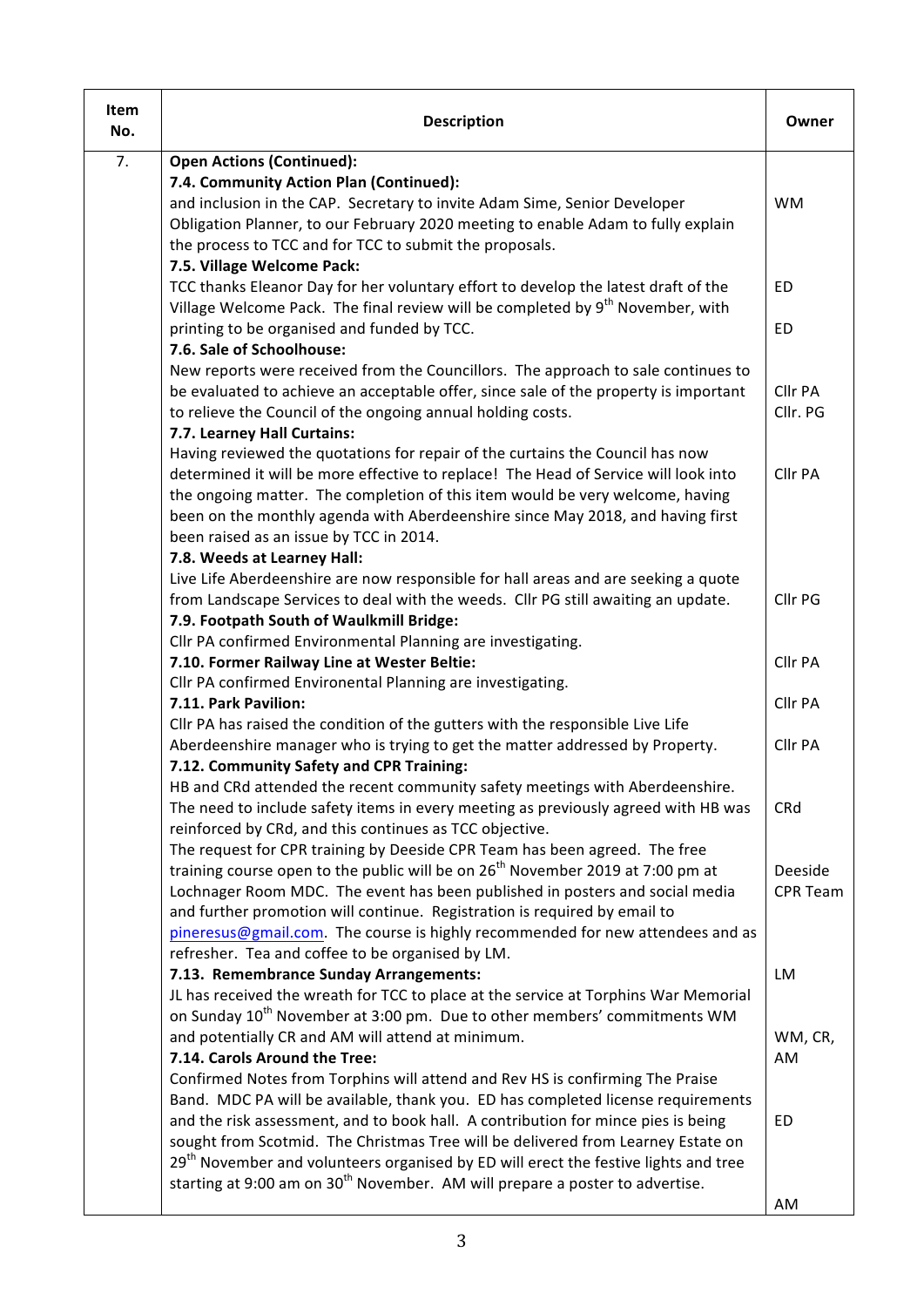| Item<br>No. | <b>Description</b>                                                                                                                                                                                                                                                                                                                                                                                                                                                                                                                                                                                                       | Owner                  |
|-------------|--------------------------------------------------------------------------------------------------------------------------------------------------------------------------------------------------------------------------------------------------------------------------------------------------------------------------------------------------------------------------------------------------------------------------------------------------------------------------------------------------------------------------------------------------------------------------------------------------------------------------|------------------------|
| 8.          | Correspondence:<br>Correspondence received has been distributed by email.<br>8.1. Community Council training covering Planning related matters will be offered at<br>Banchory Academy on 21 <sup>st</sup> November from 7pm to 9pm. Any members attending<br>please confirm by email to alison.mcleod@aberdeenshire.gov.uk.                                                                                                                                                                                                                                                                                              | <b>TCC</b>             |
|             | 8.2. We are advised the proposed letter to constituents from our MSP is delayed<br>until after the General Election due to election rules.<br>8.3. The Aberdeenshire bulletin on winter road maintenance has been received and<br>is available on Council website.<br>8.4. Next Ward Forum is at Aboyne Victory Hall on 14 <sup>th</sup> November.<br>8.5. Next Bus Forum is at Stewarts Hall, Huntly on 12 <sup>th</sup> November.                                                                                                                                                                                      | <b>TCC</b>             |
|             | 8.6. The "clean sheet" review of bus services in Aberdeenshire is open for comments<br>to 9 <sup>th</sup> December 2019. TCC strongly recommends members of the community to<br>complete the questionnaire online at https://www.aberdeenshire.gov.uk/roads-<br>and-travel/public-transport/policies-strategies-and-contracts/. Printed copies are                                                                                                                                                                                                                                                                       |                        |
|             | available in local libraries. TCC will submit a return.<br>8.7. The Scottish Government 'Present Voices, Future Lives' Housing Exhibition<br>about Housing 2040 will be in Peterhead on 25 <sup>th</sup> November from 6pm to 8pm. TCC<br>Secretary to write to ask why there is no session in Aberdeen. All other Scottish<br>cities are included and many other towns.                                                                                                                                                                                                                                                 | <b>WM</b><br><b>WM</b> |
|             | 8.8. Design Awards 2020 are open for submissions by 20 <sup>th</sup> December 2019.<br>8.9. VE Day 75 - A letter has been received from VE Day 75 organisers inviting<br>community councils to take the lead in Scotland in the organisation of local<br>celebrations marking the 75 <sup>th</sup> Anniversary of the end of war in Europe on 8 <sup>th</sup> May                                                                                                                                                                                                                                                        |                        |
|             | 1945. The meeting resolved the Secretary to add to agenda of next meeting to<br>discuss proposals for Torphins.                                                                                                                                                                                                                                                                                                                                                                                                                                                                                                          | <b>WM</b>              |
| 9.          | A.O.C.B.:<br>9.1. Cllr PG advised that the Chief Superintendent for Royalty Special Protection had<br>recently visited. The Officer has been struck by the very positive input of the local<br>community and appreciates the heavy impact on the local Force of supporting Royal<br>duties. He is grateful for the support of the Upper Deeside community and says<br>success has been assisted by local vigilance.                                                                                                                                                                                                      |                        |
|             | 9.2. LM reminded the meeting of the need to track the open maintenance issue<br>regarding the skateboard half pipe in the park.<br>9.3. CR drew the attention of the meeting to the visit of Aberdeenshire Voluntary<br>Action to the Wednesday Market at P22.<br>9.4. ED raised the issue of park drainage. The west end of the park has been                                                                                                                                                                                                                                                                           |                        |
|             | reasonably successfully addressed, however there is still excessive water at the east<br>end. The east end was to have been subject to a new budget/project in 2019. It<br>seems nothing has materialised, despite the continued problem, particularly in the<br>park area at the rear of Village Farm Court private properties. It is understood holes<br>were to be drilled to open up the ground together with other drainage works. The                                                                                                                                                                              |                        |
|             | matter will be referred to Cllr PA who had previously championed this cause.<br>9.5. A local resident reported at an earlier meeting the issue of lack of grass and<br>vegetation cutting at the car park in Station Square. Mrs. Edgar has now advised she<br>does not own the specific strip of land although she owns the parking area adjacent.<br>Aberdeenshire Council has not agreed they own the land so ownership and<br>responsibility remains undetermined at this time.<br>9.6. Cllr. PG mentioned there is a new hall keeper in Lumphanan, who did actually<br>contact TCC as well as he hoped to visit us. | Cllr PA                |